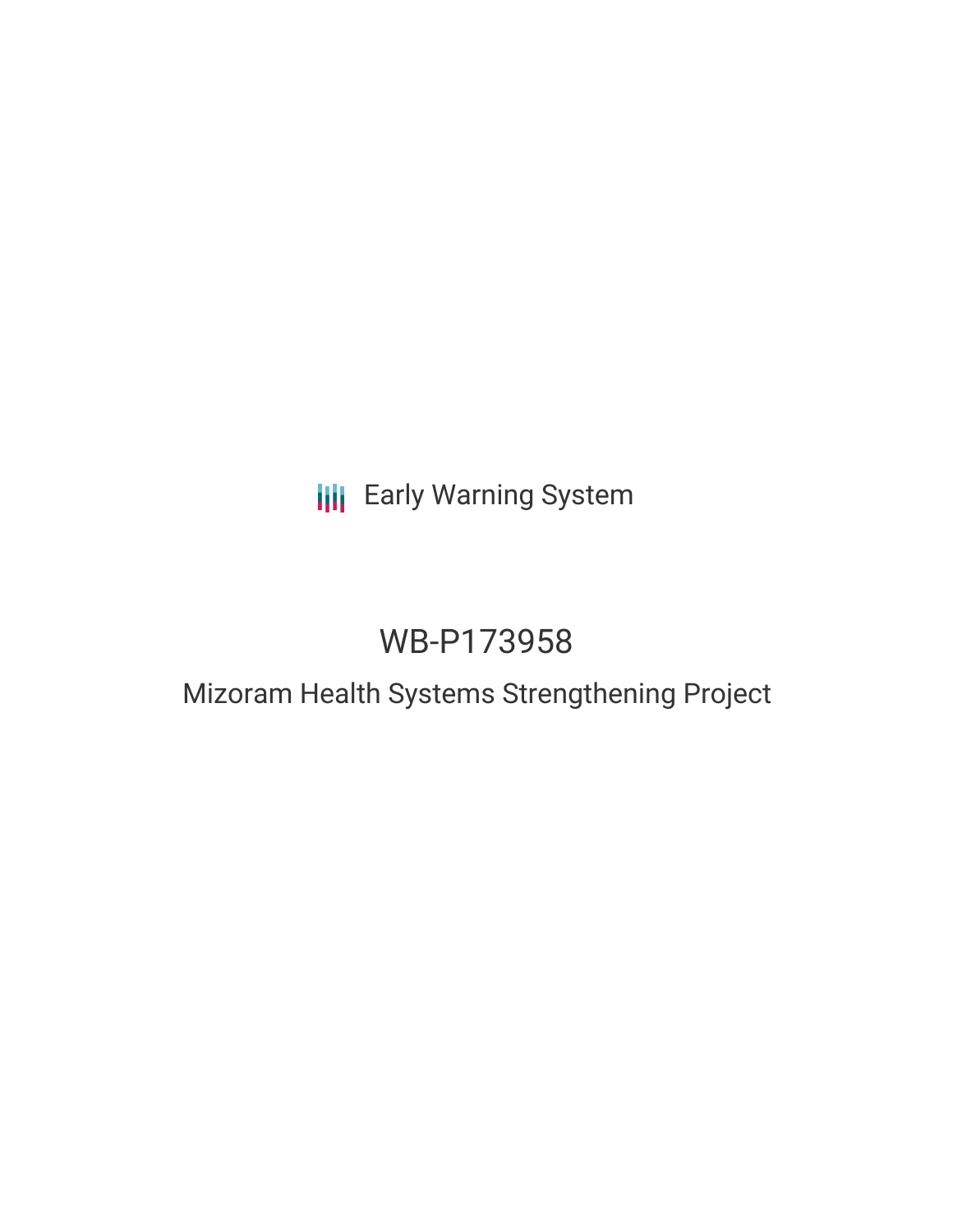

#### **Quick Facts**

| <b>Countries</b>               | India                       |
|--------------------------------|-----------------------------|
| <b>Specific Location</b>       | Mizoram                     |
| <b>Financial Institutions</b>  | World Bank (WB)             |
| <b>Status</b>                  | Proposed                    |
| <b>Bank Risk Rating</b>        | B                           |
| <b>Voting Date</b>             | 2021-01-29                  |
| <b>Borrower</b>                | Government of India         |
| <b>Sectors</b>                 | <b>Education and Health</b> |
| <b>Investment Type(s)</b>      | Loan                        |
| <b>Investment Amount (USD)</b> | \$32.00 million             |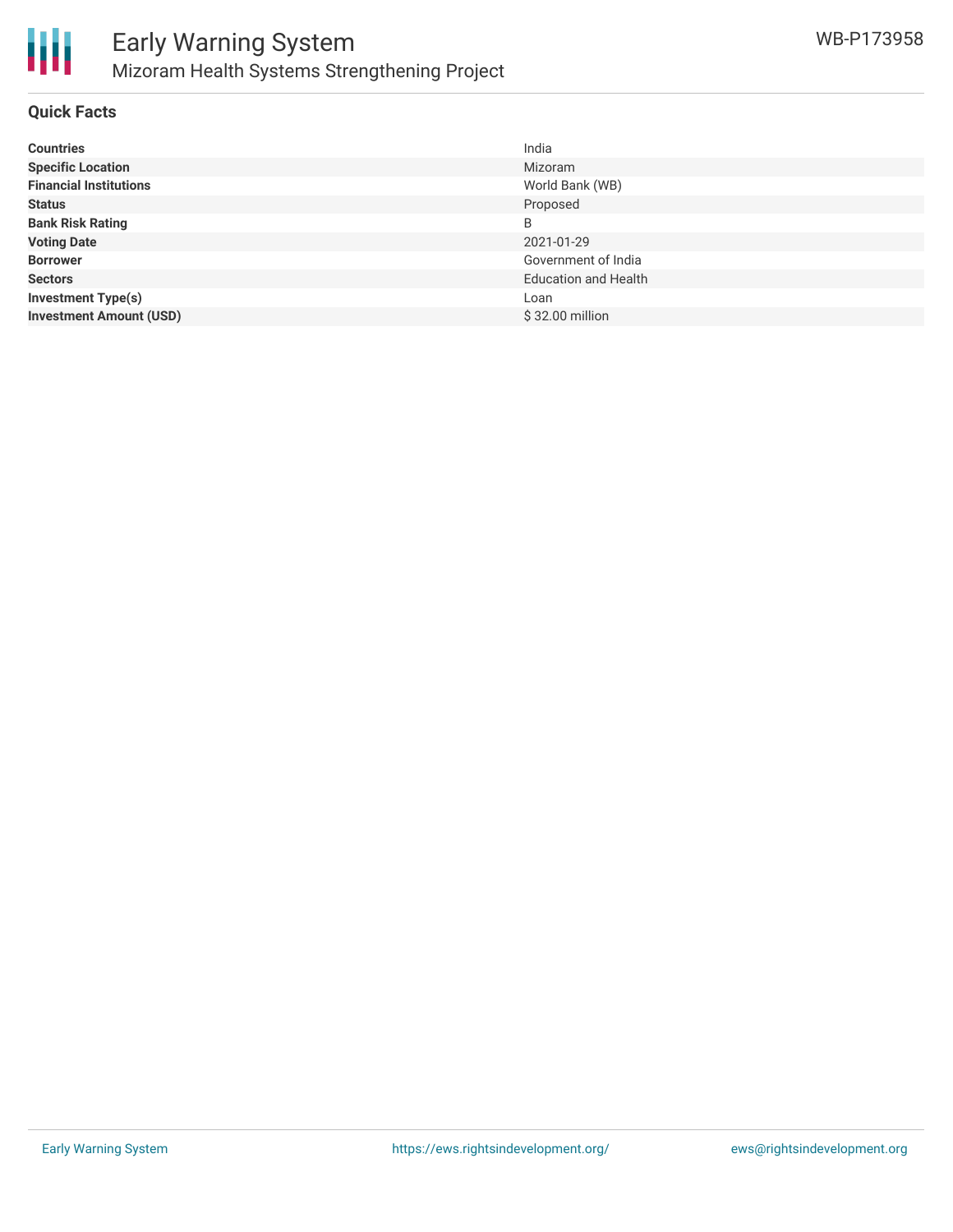

#### **Project Description**

According to the bank's documents, the proposed project's objective is "to improve utilization and quality of health services that will be achieved by improving the governance and management capacity at the State level that will enable timely support to health facilities (improved management and monitoring system) and the direct investment at the health facility level will enhance the utilization and quality of health service through supply and demand side interventions."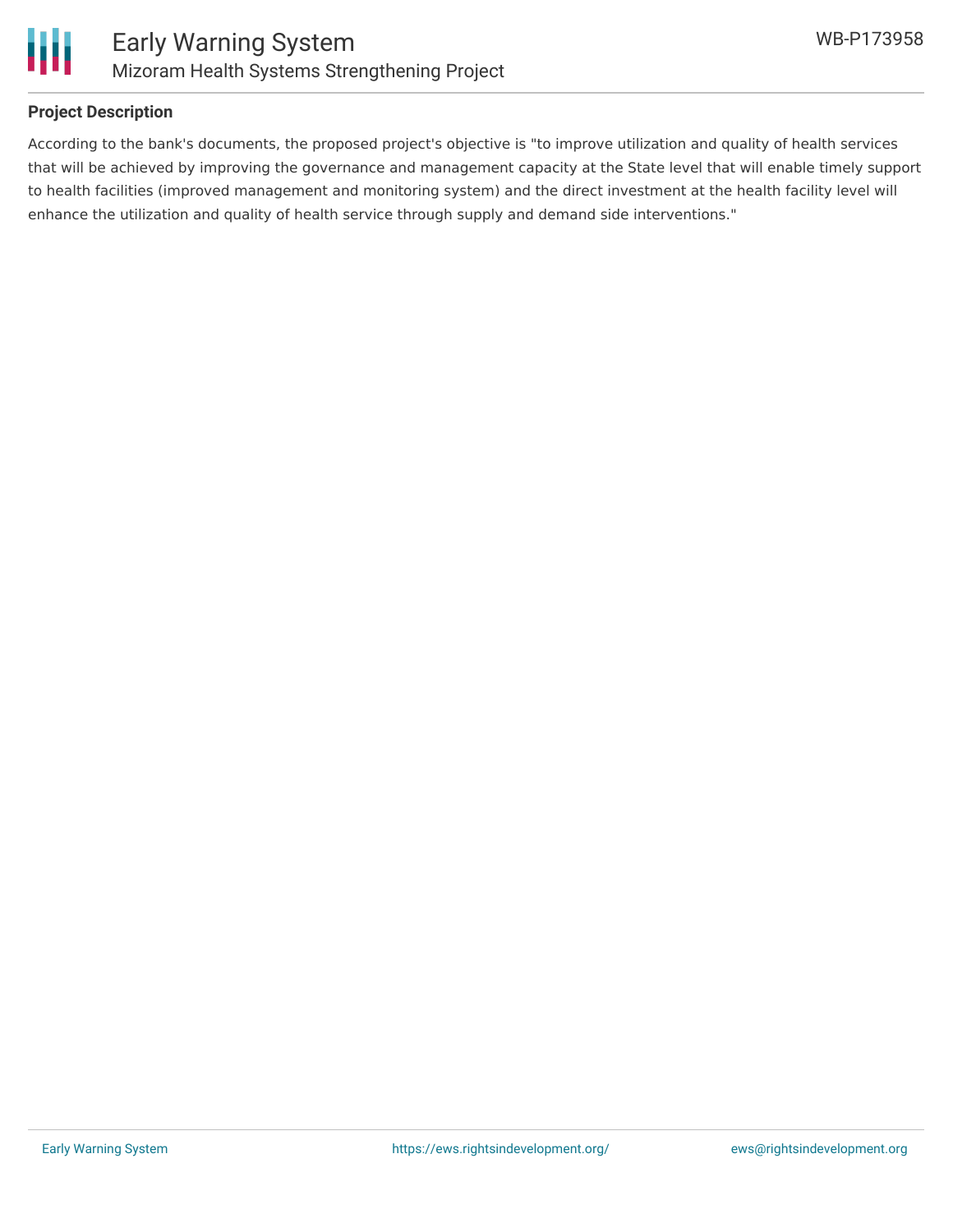

#### **Investment Description**

World Bank (WB)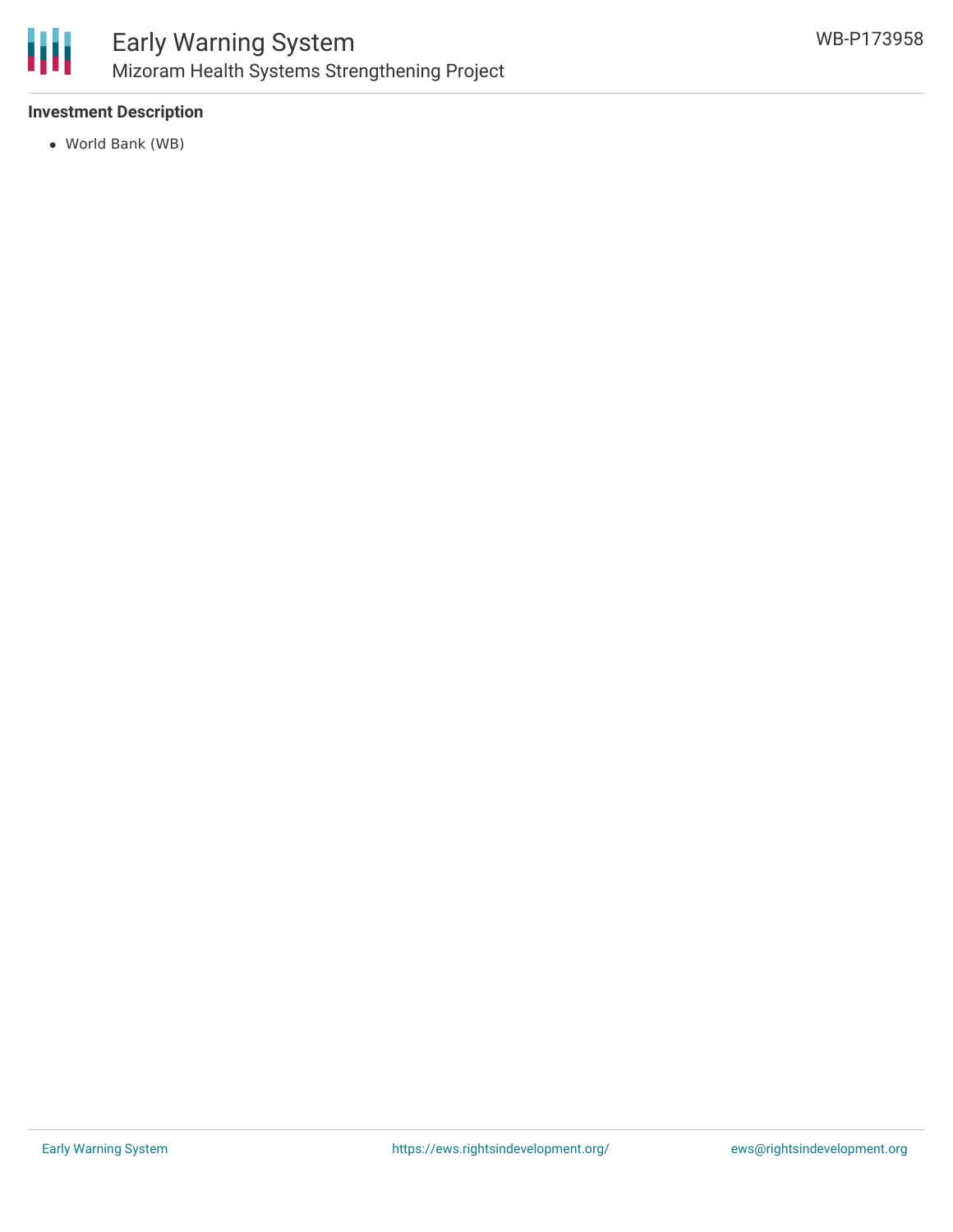

#### **Contact Information**

World Bank Amith Nagaraj Bathula, Senior Operations Officer

Borrower/Client/Recipient Sameer Kumar Khare

Implementing Agencies Shri H. Lalengmawia Lalengmawia H Secretary (H&FW) comsecymiz@gmail.com

#### **ACCOUNTABILITY MECHANISM OF WORLD BANK**

The World Bank Inspection Panel is the independent complaint mechanism and fact-finding body for people who believe they are likely to be, or have been, adversely affected by a World Bank-financed project. If you submit a complaint to the Inspection Panel, they may investigate to assess whether the World Bank is following its own policies and procedures for preventing harm to people or the environment. You can contact the Inspection Panel or submit a complaint by emailing ipanel@worldbank.org. You can learn more about the Inspection Panel and how to file a complaint at: <https://www.inspectionpanel.org>.